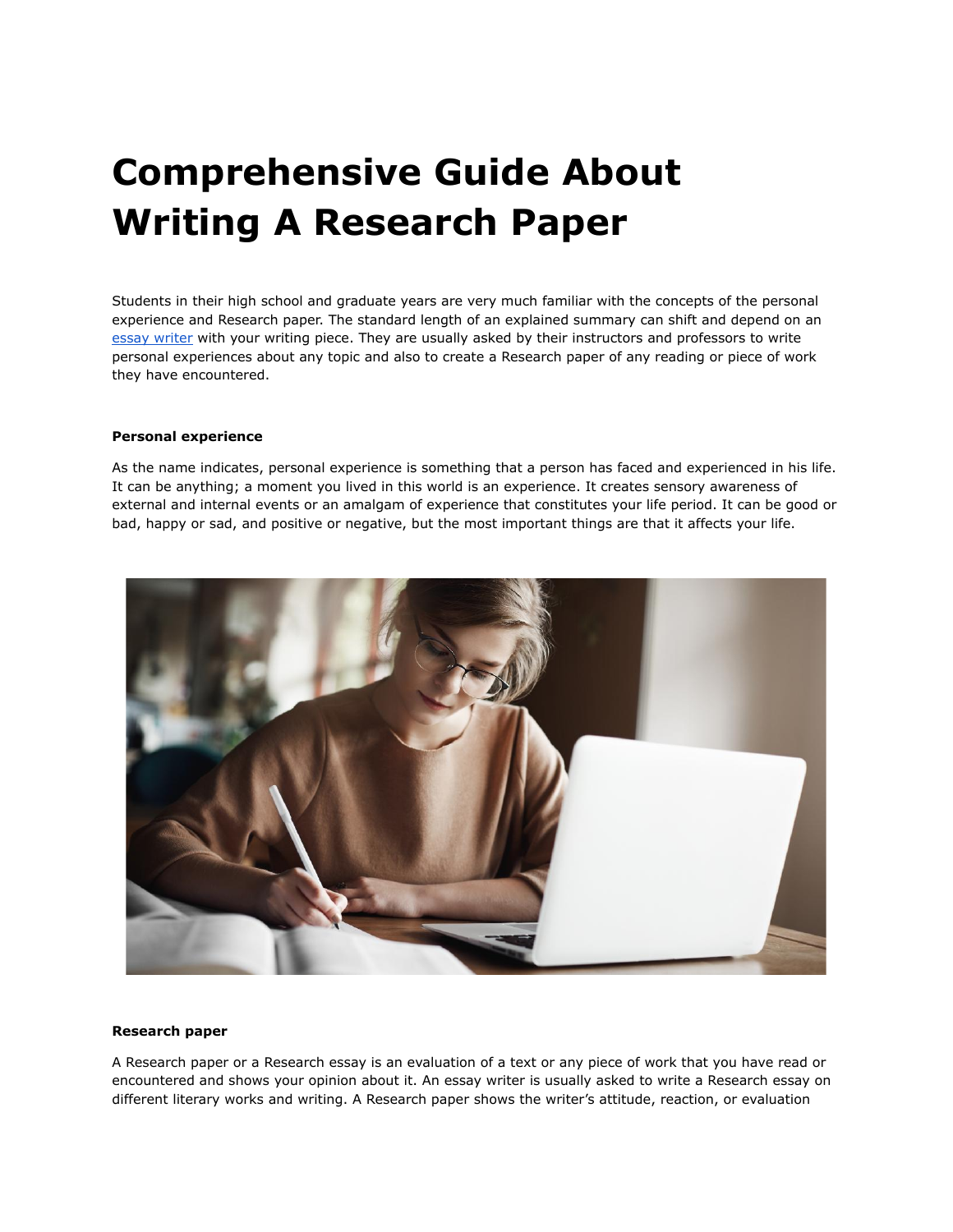that he/she has read. These papers are very common in the form of the assignments given to students during their school or college years.

Research papers and personal experiences can be incorporated together to make an overwhelming piece of work. There are some students who can easily buy a [custom](https://theessaywritingservice.com/) essay writing service to put their thoughts on paper. As Research papers are the reactions of writers concerning any text they read or encountered. Personal experience to that Research can be inculcated quite easily and effectively. There can be many reasons why a Research paper has a certain reaction to a text and it can be explained in various ways. For example, you may consider a hypothetical text about the relationship between parents and children. As a student, you are asked to include your personal experience of your relation with your parents while writing the Research. This is a very important thing here that every reaction of a student to a text would be different from their peers reaction.

The reason for such a difference in Research papers is due to the different experiences and relationships of children with their parents. Personal experiences are the reasons why the reaction to a certain is in that way. How can you avoid it affecting your relationship with your family? Why did you write a Research on the relationship between parents and children? I remember once I was asked to write my paper of a Research using personal experience of my life. It was a text about social inequality where I used my personal experience to agree or disagree with any point mentioned in the original text.

While including personal experience in a Research paper, you must know why and where to include your personal experience. There are some steps that you follow when you write a Research paper. According to those steps, you have to incorporate some of your experience. The crucial factor here is to first know how to write a Research paper before inculcating your experience in it.

A Research requires a thorough and meaningful reading of a text or any other material on which you have to create a Research. If students are facing difficulty in writing, it's better to contact companies that will cater all your write my [essay](https://writemyessayfast.net/) requests instead of risking your grade. After you read it meticulously, then you will be in a position to react to any of its parts. Make sure your reaction is unbiased in any case and when personal experience is to be used then you should be more careful in relating your personal experience with that of your reaction.

There are some of the essential elements to be present in a Research paper. In other words, you can say that a Research paper must have these points to make it look like a Research. You should choose a proper tone; neither too hard nor too soft but a formal one to write a Research. Research paper must contain a clear thesis statement of the writer's stance of in which direction the Research essay will proceed.

It should be composed of a coherent structure. The structure is very much focused and important in any kind of writing. And the Research paper is no exception. It should follow the proper structure of a paragraph; must contain a topic sentence and evidence. When personal experiences are added in a Research paper; in such cases, the evidence to the Research is your personal experience but you can also use external sources.

A Research paper follows a conventional pattern of writing an essay. It has an introduction in which the author, work, and the areas you read, and what you are going to evaluate are states. This paper also has a proper ending which is the conclusion and it states the summary of what you have included in your whole